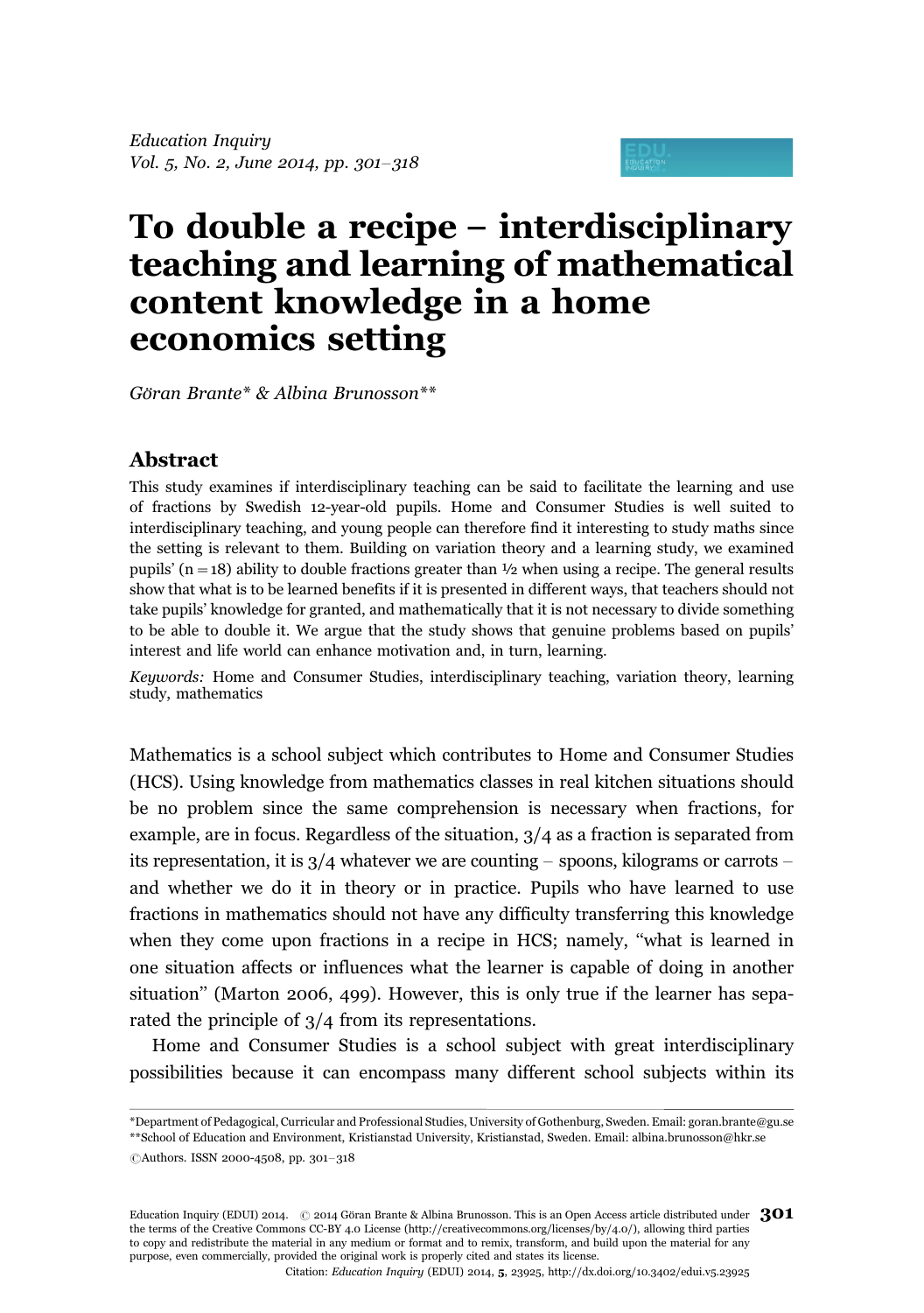margins. Something similar was highlighted by Dewey (1998) who expressed a belief in the importance of continuity and lived experience since the process and the goal of education are the same. Linking different school subjects in practical, everyday exercises can therefore be fruitful. A cinnamon roll, for example, is a pastry made out of yeast, flour, sugar, butter, eggs and cinnamon. However, within HCS a cinnamon roll can also be the focus of a study concerning the biology of yeast (biology); a description of transportation routes to bring cinnamon to the Western world (geography, social science); a consideration of expenses and costs (mathematics, economics) and nutritional values (health); a critical examination of the living conditions of hens (ethics); and calculations regarding raw materials (sustainable development) and supply and demand (business economics) when selling the pastry (economics). However one views it, HCS holds great interdisciplinary potential. Researchers (Dewey 1997; Osborne and Dillon 2008) point out the importance of basing teaching on young people's interests and lives. Thus, we take a position in association with Dewey (1997; 1998) and submit that it is children's own lives that should be the basis for learning and not construed necessities like various subjects with watertight bulkheads between them. This is also in line with the Swedish curricula which states that all teaching should be based on pupils' prior experiences and background (National Agency of Education 2011). Many pupils think that HCS is interesting and a majority enjoy the subject (National Agency of Education 2003), which could be an incentive to learn other things, like mathematics.

In this study, we use the learning study model (Holmqvist, Gustavsson and Wernberg 2008) as a method to gather data about 12-year-old pupils' understanding and use of fractions while they create a smoothie in  $HCS -$  that is, in an interdisciplinary setting combining more than one school subject. As pupils of this age in Sweden should have knowledge about fractions (National Agency of Education 2011), it was useful to examine whether and to what degree pupils in school year 6 can use their mathematical knowledge in HCS. The aim of the article is to discuss if and how interdisciplinary teaching can be said to facilitate pupils' learning. This is done with the help of variation theory as a theoretical base; the subject used is mathematics in an HCS setting.

# HCS as a school subject

The Swedish curriculum for HCS has three general areas of focus: food, meals and health; lifestyle and environment; and consumption and personal finances. Here we focus on food and meals, that is, how to use different preparation methods, recipes, raw materials, and kitchen tools. In lower grades of comprehensive school in Sweden the teaching focus is on how to read recipes and how to follow recipes to create simple meals (National Agency of Education 2011). Low cooking skills have been associated with a ''lack [of] the ability and opportunity to control the diet with ease and follow healthy eating principles'' (Short 2003, 177). The risk of low nutritional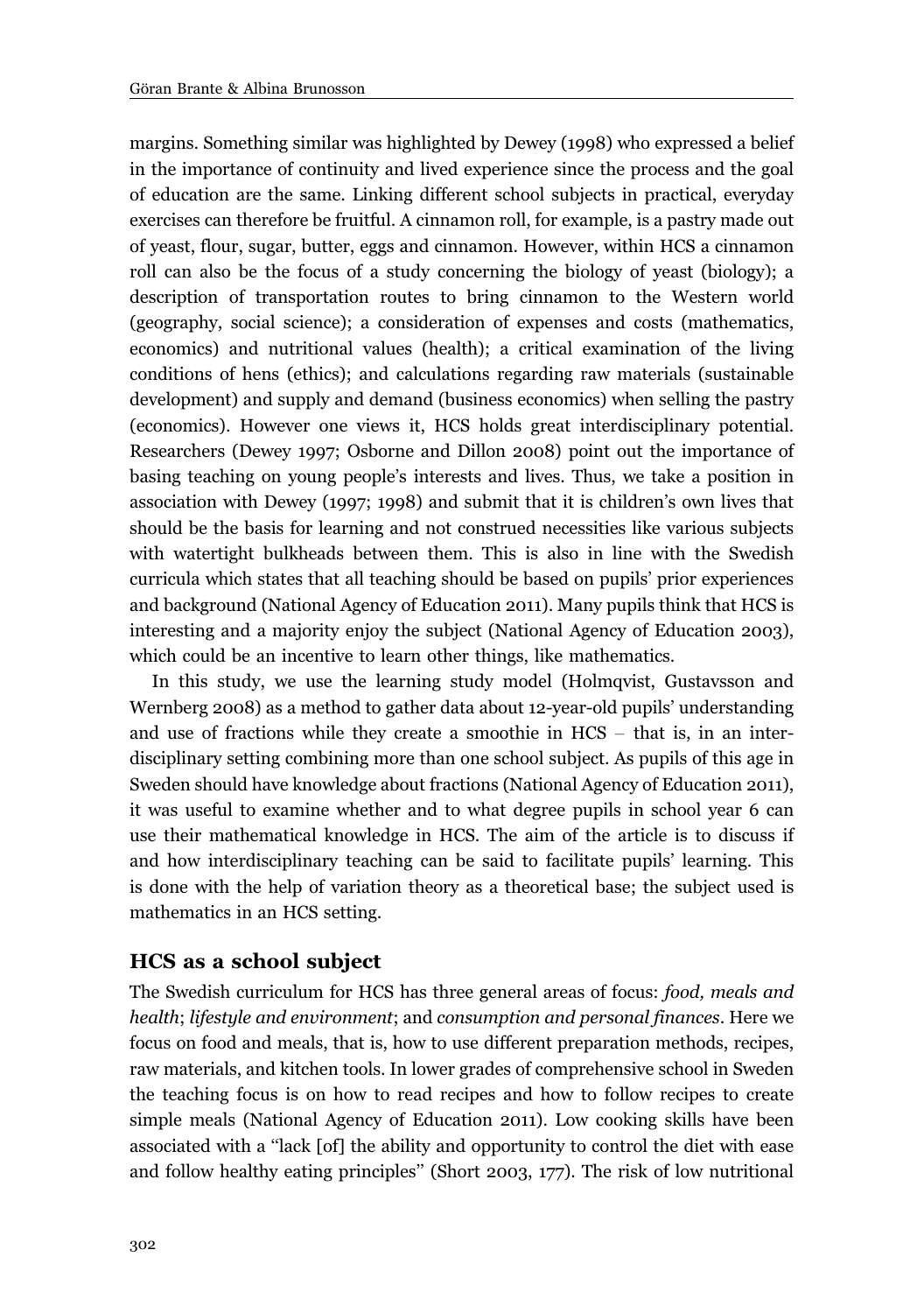values among the population, as well as to compel women to supply their husbands with food, was the reason for providing nutrition education in schools (Hirdman 1983; Hjälmeskog 2000).

In HCS pupils can take knowledge from different school subjects and apply it in practical, real-life situations. Some of the common textbooks on HCS in Sweden (e.g., Algotson and Eriksson 2003; Hedelin et al. 2009) make considerable use of mathematics. For example, there are diagrams of nutritional values of different groceries, mathematical formulas to estimate energy (kcal and kJ), exercises for comparing prices and calculating household budgets, and the use of fractions in recipes. Besides mathematics, other traditional school subjects are commonly combined with HCS, including science, geography, religion and, of course, language.

# Theoretical framework

This study is based on interdisciplinary teaching. However, we also used the theory of variation (Marton and Booth 1997; Runesson 1999) as a point of departure for the theoretical thinking about learning as such, and we used a learning study (Holmqvist et al. 2008; Marton and Tsui 2004) as a method for data sampling.

# Interdisciplinary teaching and learning

As pointed out above, HCS can be said to encompass the contents of several school subjects. Interdisciplinarity is often defined as the combining of disciplines (Lattuca, Voigt and Fath 2004; Rooks and Winkler 2012; Yang 2009), but also as an integrated phenomenon (Campbell and Henning 2010; Spelt et al. 2009), which at least sometimes is accomplished through team teaching by teachers from different disciplines (Yang 2009). Lattuca, Voigt and Fath (2004) discuss four types of interdisciplinary teaching with different characteristics. These differences are due to the content and design of an educational situation. Our project can be said to be the most modest form of interdisciplinarity, called informed disciplinarity, a type which primarily focuses on one subject but uses other disciplines to clarify and explain any problems that arise. We introduce the pupils with a doubling of fractions while making smoothies in an HCS environment. The pupils have to use and understand mathematics if they want their smoothies to taste right. This is one way to accomplish interdisciplinary teaching. In this study, we use maths in an HCS context, this is not something spectacular as is done every day in HCS. However, here it is consciously implemented and we also examine the result of doing this via a learning study. Further, what interests us is the learning of fractions, and not the taste of the smoothie. Further, it is the teacher of HCS who teaches the pupils about mathematics while talking about how to prepare a smoothie.

Campbell and Henning (2010, 180) argue that the need for interdisciplinary learning (and teaching, our point) is based on the consensus that ''knowledge is becoming increasingly interdisciplinary''. In a similar way it is possible to maintain,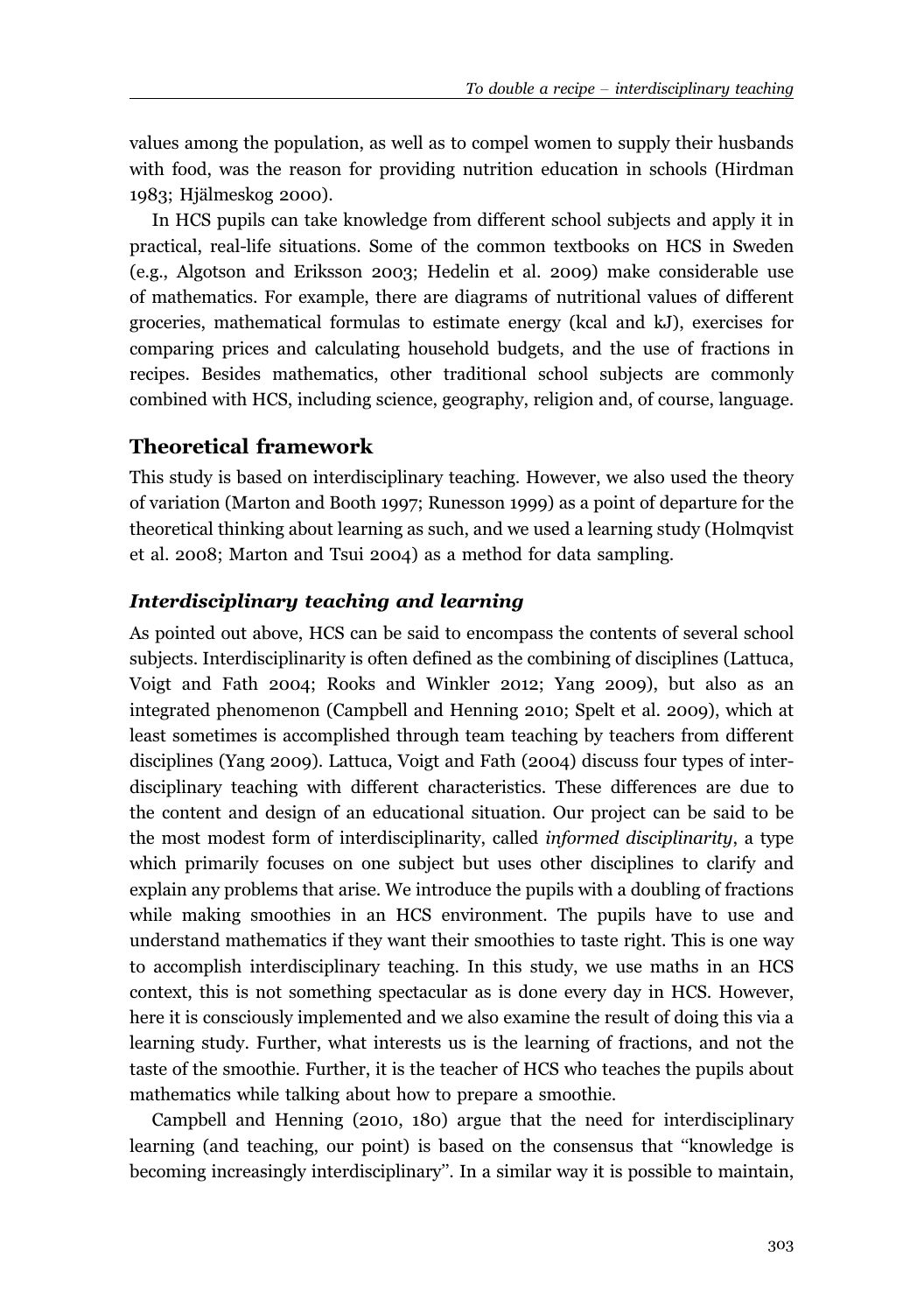as Rooks and Winkler (2012, 3) do, that interdisciplinary work is based on the fact that certain questions cannot be answered without reference to disciplines or cultures other than one's own, and that the result is that ''students learn that knowledge is not compartmentalized and that in the real world, knowledge is transferable and cumulative''. Dewey (1997) discusses in terms of development based on continuity and interaction; it is inevitable as we live in and are constantly influenced by the surrounding society. Yang (2009, 300) points out that for something to be called interdisciplinary the teachers involved must regard the subjects included as ''interacting means of dealing with a human problem or activity'', and they must be willing to learn from other disciplines, foremost to understand their theoretical viewpoints and how they are applied. Acting in such a way signifies teaching in context, but it also suggests that the content and design of other subjects are treated seriously by all included.

The advantage of the interdisciplinary nature of HCS is not so much that it incorporates multiple subjects but, and this is especially important for young people, that the subjects are presented in a way that is meaningful to them and applicable in their daily lives (cf. Dewey 1998). It is possible to employ interdisciplinary, thematic or multi-disciplinary teaching, with cooperating teachers from different subjects, to place subjects that pupils find less interesting (Osborne and Dillon 2008) into contexts that are more interesting and relevant to them. Runesson and Mok (2004) refer to the postman's route as a basis to develop problem-solving, creativity and divergent thinking among pupils. This can be a pragmatic and combined effect of interdisciplinary teaching and learning, and is something we see as a feature of HCS.

## Variation Theory

According to variation theory (VT), ''Learning is always directed at something (phenomenon, object, skills, or certain aspects of reality) and ... learning must result in a qualitative change in the way of seeing this 'something' .... This something at which learning is directed is called the object of learning'' (Lo and Marton 2012, 9). In this study, the object of learning is the doubling of fractions used in HCS. All learning objects have different aspects according to variation theory, and some of these aspects are essential to the object; a cinnamon roll, for instance, needs cinnamon seasoning to be a cinnamon roll, and the doubling of fractions needs a focus on the size of the denominator. According to variation theory, aspects that are not discerned and comprehended in a certain object of learning are regarded as critical aspects of learning, such as when someone has not experienced the difference between cinnamon and cardamom and so cannot distinguish between the taste of a cinnamon roll and a cardamom roll. Such a person can taste the difference but cannot point out which of the rolls is flavoured with cinnamon. To experience a certain object of learning it is necessary to discern the different aspects of that object, and when all the different aspects have been experienced it is possible to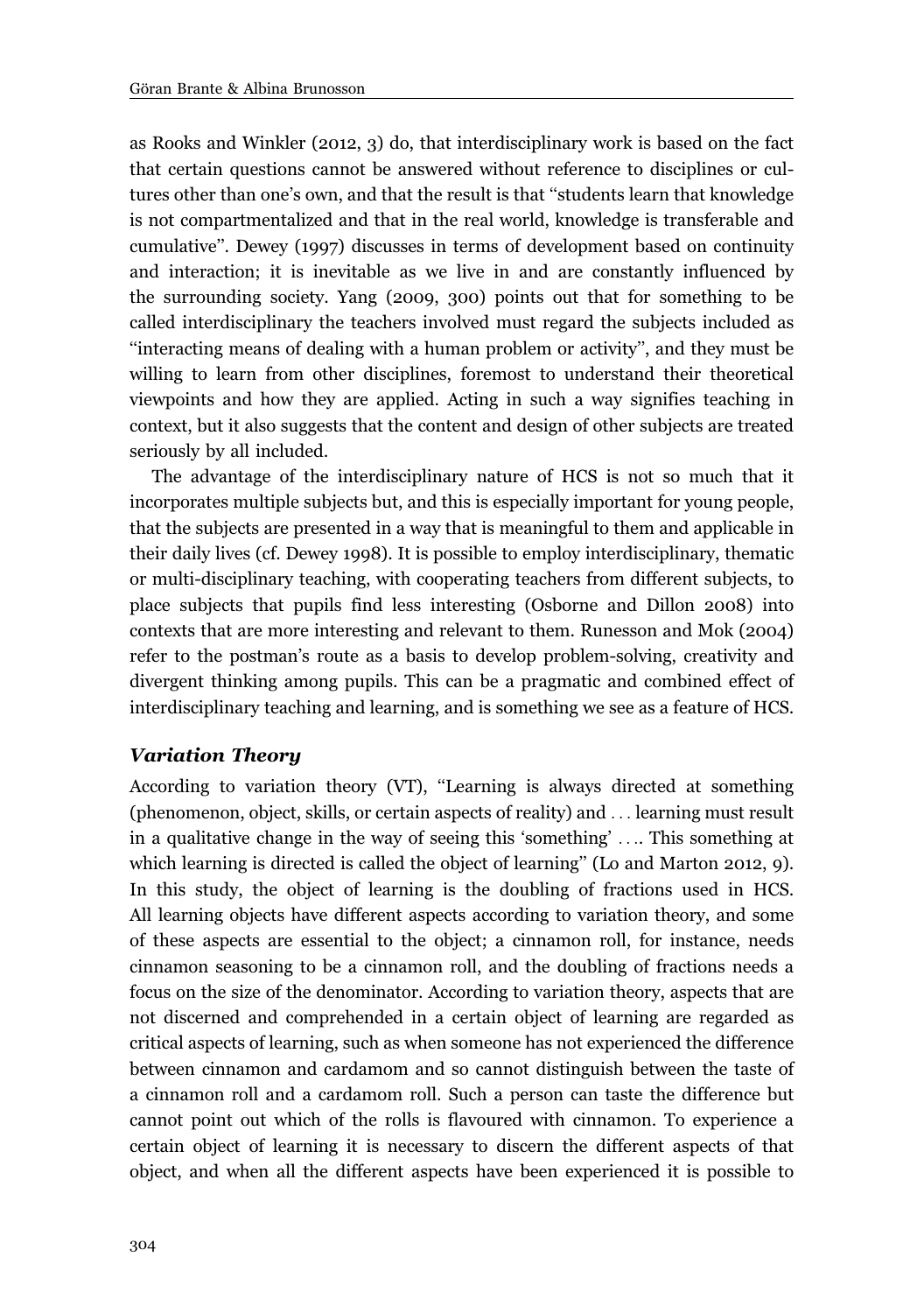discern the similarities and differences between the object of learning and other objects of learning. Variations of the object of learning should be discerned simultaneously. To be able to discern an object, one has to separate or understand the variance of the object, often through different values (Lo and Marton 2012). Hence, the variance in the rolls is illustrated through the flavouring. If nothing is invariant, the discerning will be difficult. To be able to understand which aspects are critical for pupils within an object of learning, teachers must analyse what pupils do not recognise or comprehend because pupils may focus on aspects not required to understand the object of learning, or not see all of its aspects simultaneously (Lo and Marton 2012). In the study, we had some difficulties concerning the variation such as, for instance, that  $3/4$  of a leek is something else than  $3/4$  of milk. We also found during the study that one word (double) which we had assumed the pupils knew was probably not known by all of them. By identifying different patterns of variation, it is possible to acquire tools to consciously examine what is variant and invariant regarding a certain object of learning, and it is thereby possible to understand what is and what is not possible to learn in a certain situation.

## Learning Study

The core of a learning study is the cooperation of teachers and researchers on refining how the object of learning should be composed and presented to the pupils. All learning studies start with discussions between teachers and researchers concerning the possible aspects of the object of learning intended to be taught. A learning study can be viewed as an experiment accomplished through an action research situation (Elliott 2009; Noffke 2009). Relations between thoughts about practice (chiefly researchers) and acting in practice (chiefly teachers) are thereby created and used in a learning study (Elliott 2009; Holmqvist, Brante and Tullgren 2012).

The collaboration between teachers and researchers results in the design of a test that is applied throughout the study. This test is used before an intervention (pre-test), directly after the intervention (post-test), and sometimes about eight weeks after the intervention (*delayed post-test*). This is called a learning study cycle, and these are repeated a number of times in a learning study with different, but comparable learners each time. The test is the same, or very similar, every time in a particular learning study to be able to compare the outcome between the interventions. Important results of these tests are the differences between the preand post-tests as they can show if the intervention actually changed the pupils' knowledge or understanding (it could be considered strange if no change is reported in the post-test). This first collaboration between teachers and researchers also results in the planning of the first intervention plan. This intervention plan is detailed, and concerns which aspects of the object of learning should be discussed and made discernible during the first lesson (see The first lesson, p. 10 f and The second lesson, p. 11 f for the detailed intervention plans for this study).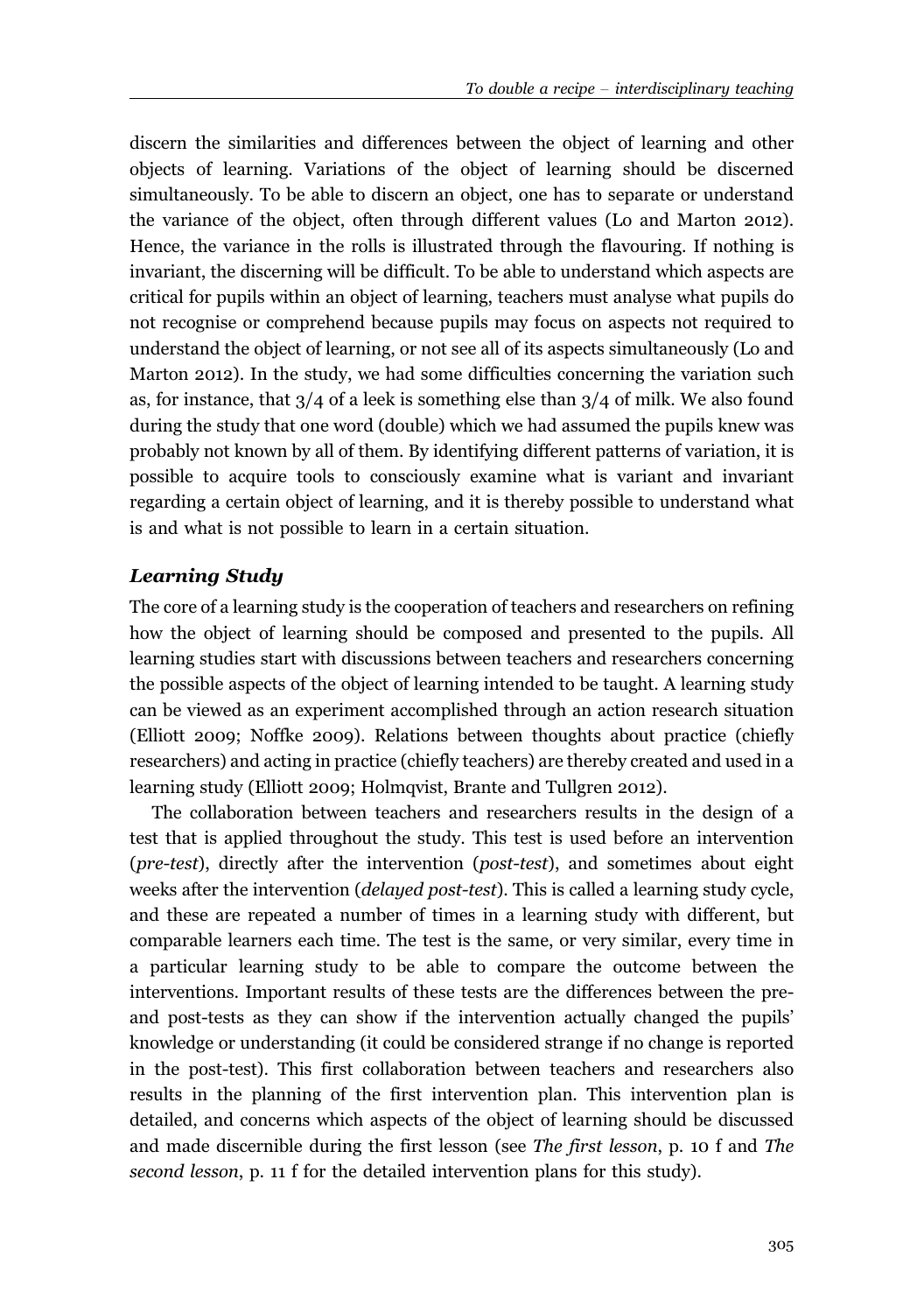The goal of a learning study is to enable teachers to understand and discern how teaching can be thought about and designed to create situations for learning. The focus is on *what* pupils are learning in relation to a certain object of learning, and not on how they learn. Learning studies are primarily used to enhance pupils' learning by helping teachers discern and learn how a theoretical perspective (variation theory) helps better understand some of the complex and problematic aspects of learning situations, like for instance that how teachers present, talk about and act on an object of learning creates different possibilities for the learners to learn that object of learning. Lo and Marton (2012, 8) state that ''the focus of the [learning] study is on helping teachers to help pupils learn the object of learning''.

In this learning study, we only used two cycles due to a shortage of pupils. Each cycle meets a different group of learners. To be able to draw any conclusions from a learning study, it is important that the different groups of learners be similar in composition; this is achieved by dividing a large group of learners (for instance two school classes) into, for example, three groups with a similar composition in terms of their levels of knowledge about the object of learning (Holmqvist et al. 2007). In this study, we divided one school class into two groups. A screening test can initially be used to try to find out what the critical aspects of the object of learning are for the examined group, as well as which of the learners are strong and which are weaker in terms of their grasp of the subject to be examined in the learning study. We carried out a screening test on the pupils who later participated in the study.

After the first cycle, teachers and researchers analyse the results of the pre- and post-tests (the lived object of learning) and discuss what was intended and enacted during the lesson. They thereby decide what should be changed regarding how the object of learning is presented, with the intention to improve the lesson design. This will give the next group of pupils a better opportunity to discern the object of learning. Then the second cycle starts with the same pre-test, the somewhat changed intervention and the same post-test.

#### Fractions as a school subject

Fractions are considered to be very difficult to master (Courey et al. 2012; Kullberg and Runesson, accepted for publication); however, if fractions can be combined and explained in connection to real-world contexts (Li, Chen and An 2009), for instance through music instruction as proposed by Courey et al. (2012) or HCS as in this article, it can be easier to discern its aspects. Li, Chen and Kulm (2009) discuss the value of lesson planning in accordance with fractions, and found not only that planning still can be measured as a means to achieve high-quality lessons, but also that it enhances teachers' own understanding of content, thinking and crafting instructional methods and by this ''help to lead high-quality classroom instruction'' (730). The learning study method can be seen as a way of thinking about and training lesson planning, and to realise that different ways of expressing and offering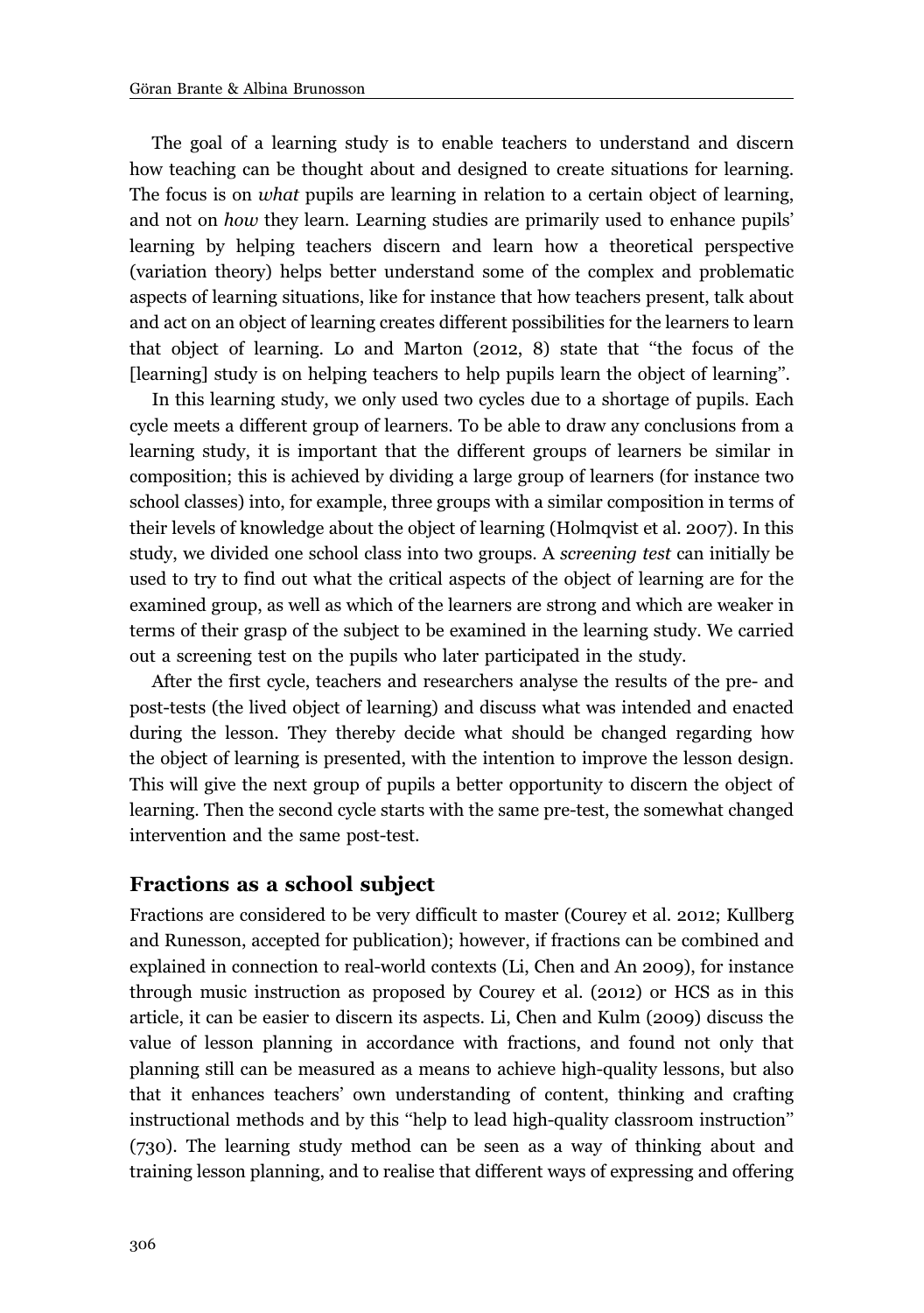the object of learning will lead to different possibilities to discern and understand that object.

In the past, fractions were commonly used in everyday mathematical calculations, for example in the course of food distribution, commercial trade and agricultural activities (Kilborn 1999; Streetland 1991). Since the decimal number system became generally accepted, decimals have gradually replaced fractions in arithmetic. This can be seen as a more difficult way for pupils as this involves a change from an everyday thinking to a formal mathematical thinking (Kilborn 1999). According to Löwing (2006), the use of fractions in Swedish comprehensive schools has declined - possibly because of the reduced use of fractions in everyday life, but perhaps also because fractions are considered difficult – and because many teachers avoid fractions and instead let pupils work with the decimal system. Löwing and Kilborn (2002) point out that teachers do not seem aware that decimal numbers represent a specific way to transcribe fractions, and that the rules for decimal numbers derive from fractions.

It is in practical situations, such as in music instruction (Courey et al. 2012) or when actually tasting the smoothie, that the theoretical knowledge of fractions is tested in practice. A smoothie will be different if 3-4 tablespoons of vanilla extract are used to make it instead of  $3/4$  of a tablespoon. Fractions concern the mutual relation between parts and wholes. The fraction  $1/4$  consists of the part where one (1) is a number of quarters, and where the whole consists of four (4) quarters. Many pupils have difficulty understanding the relation between parts and wholes (Holmqvist, Tullgren and Brante 2012; Kullberg 2010; Lamon 1999). An understanding of fractions is important as such understanding can be seen as a prerequisite for understanding other mathematical fields, such as algebra and geometry and for grasping the concept of infinity (Kilborn 1999; Runesson 1999). The Swedish curricula for school years 4-6 (National Agency of Education 2011) state that the pupils should have fundamental knowledge about numbers.

In this study, we investigate if different lessons dealing with the preparation of a 'smoothie' in which doubling of the fraction is a prominent part can be said to change students' understanding of fractions and the use of doubling the fraction. In this way, we mean that we use an interdisciplinary approach, and that we simultaneously base the investigation on a theory of learning (VT) and use a certain method (learning study) to gather the data.

# Method

The goal of the study was to teach pupils  $(n=18)$  to double fractions. This was examined through pupils' understandings of a mathematical object of learning (doubling of fractions greater than ½) within a home and consumer context (the preparation of a smoothie), and whether the pupils' understandings of doubling fractions changed after an intervention consisting of instructions for the smoothie's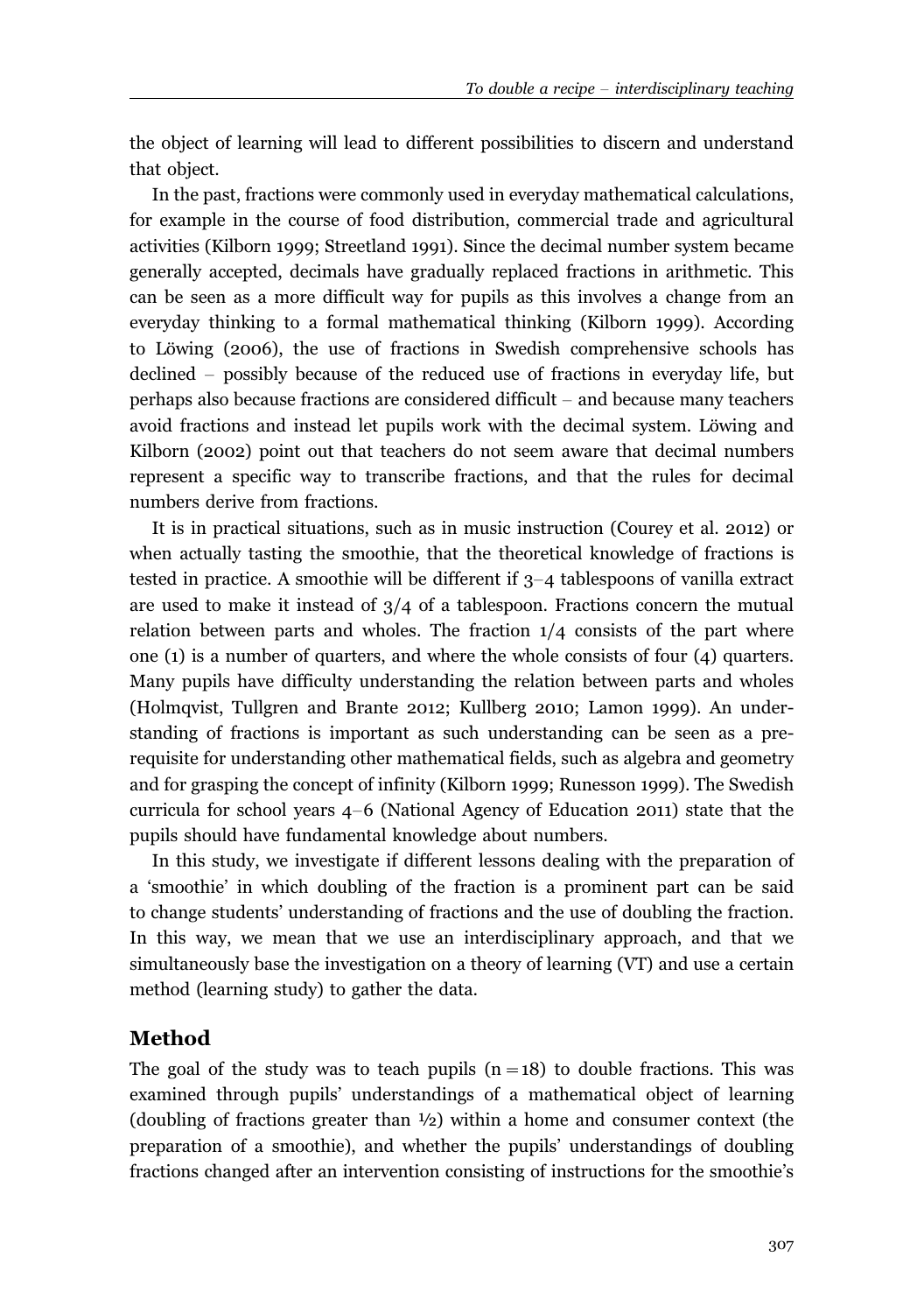preparation (mathematics in an HCS context). The intervention is viewed as an informed interdisciplinarity, that is, we use the mixing of a smoothie within an HCS setting to teach the pupils how to double fractions. We use Maxwell's (2002) definition of ''validity as understanding'', which suggests that it is possible to interpret the world in different ways, and that different interpretations of dissimilar phenomena can be valid. Without taking a relative position, it is necessary to consider the utterances of diverse respondents and discuss the ways in which their expressions can be seen as plausible, adequate and understandable. This is of course applicable to both the participating teacher and the researchers. As interpreters, we have memories and understandings of people's ways of talking about different phenomena, and can argue for the validity of qualitative data.

The study consists of three parts: a screening test; a pre-test and post-test conducted in two cycles (the learning study); and a mathematical test. All three parts provide us with data and have linkages with each other (see Table 1).

## The screening test

The pupils took a screening test to gauge their understanding of fractions in HCS. The questions concerned fractions in different variations, and most of them required answers in the form of drawings. In the screening, the different possible aspects

|         |                        | Pre- and post-test      |                         | Mathematical        |
|---------|------------------------|-------------------------|-------------------------|---------------------|
|         | Screening test         | Cycle 1 Cycle 2         |                         | test                |
| What?   | Questions about        | To double 3/4 of an     | To double 3,4 of an     | To do a standard    |
|         | fractions and doubling | apple; this is done     | apple; this is done     | mathematical        |
|         |                        | twice in a pre- and a   | twice in a pre- and     | test on fractions   |
|         |                        | post-test, with an      | a post-test, with an    |                     |
|         |                        | intervention            | intervention            |                     |
|         |                        | in-between              | in-between              |                     |
| How?    | Answer by drawing      | Hands-on approach       | Hands-on approach       | A standard          |
|         | and writing text       | using apples and a      | using apples and a      | mathematical        |
|         |                        | knife to illustrate the | knife to illustrate the | test                |
|         |                        | doubling of $3/4$       | doubling of $3/4$       |                     |
| Who?    | All the pupils at the  | One pupil at a time     | One pupil at a time     | All the pupils at   |
|         | same time              | together with a         | together with a         | the same time       |
|         |                        | researcher; half of the | researcher; half of the |                     |
|         |                        | group in cycle one      | group in cycle one      |                     |
| Use of  | Basis for dividing the | Analysing the           | Analysing the           | Comparing the       |
| the     | pupils into groups as  | difference in results   | difference in results   | result with pupils' |
| result? | similar as possible    | between the pre- and    | between the pre- and    | hands-on            |
|         | concerning the         | post-test for each      | post-test for each      | accomplishments     |
|         | knowledge shown        | individual pupil        | individual pupil        |                     |
|         | about fractions        |                         |                         |                     |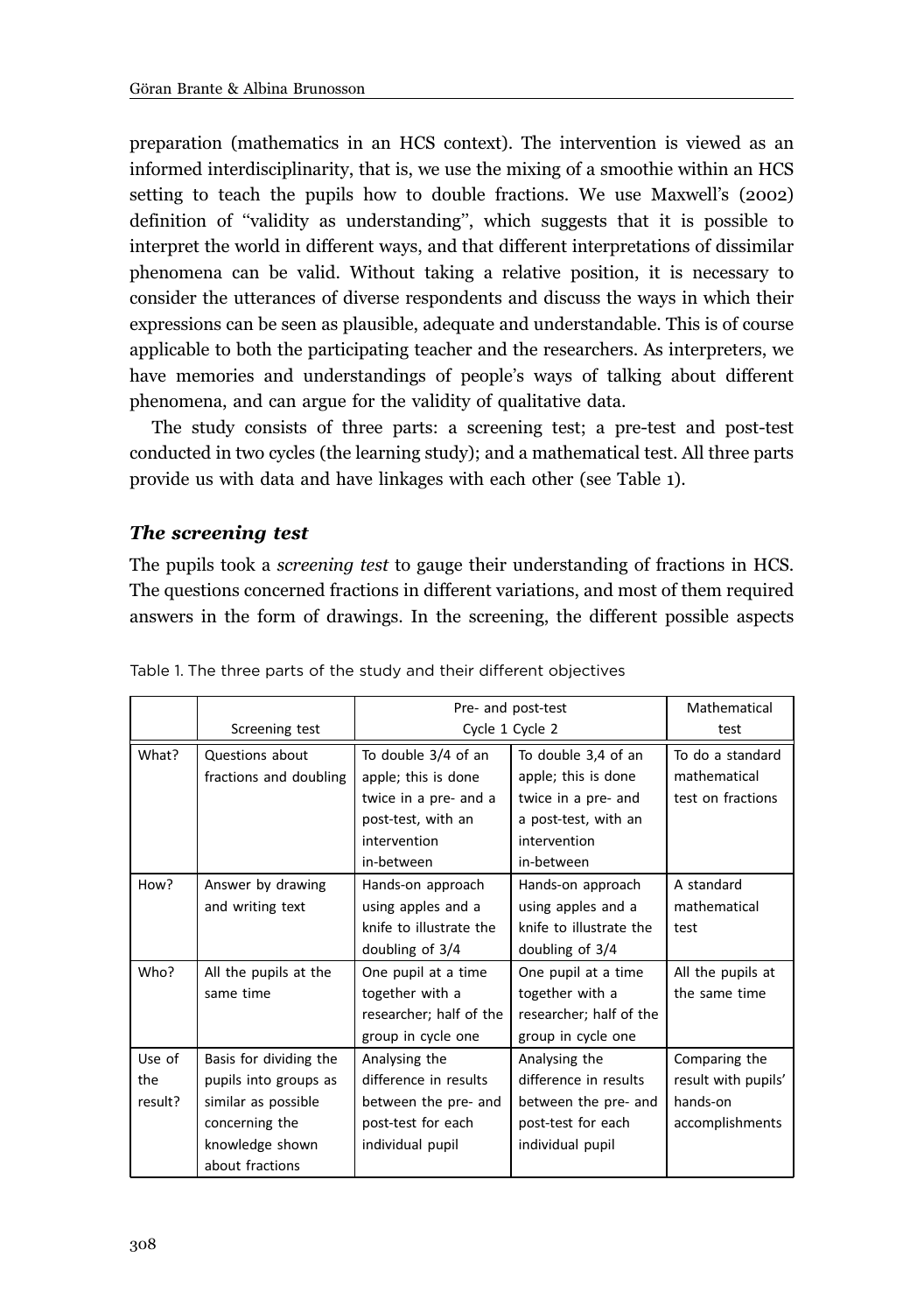of the object of learning were offered in different variant and invariant forms. The test ended with an assignment to double a recipe containing an unusually high number of fractions. In this test, the pupils had considerable difficulty dealing with fractions greater than 1/2 and with mixed fractions, for instance, adding sums such as  $2\frac{2}{3} + 2\frac{2}{3} = 5\frac{1}{3}$ . Thus, since adding fractions greater than  $\frac{1}{2}$  seemed to be a critical aspect for the pupils, it was decided to make that the object of learning in the study. One of the questions in the screening did not focus on fractions, namely ''What is a recipe?''. We had to be sure that the pupils knew what a recipe was as it otherwise could be a weak understanding of recipe which might impair their results on fractions. Most pupils knew what a recipe was, although some did not.

A group constellation was made from the results in the screening. Two categories of pupils were established with regard to their accomplishment in the screening test: those who passed the test with no or few errors, and those who passed the test less well. Accordingly, two groups were created, as similar as possible in terms of how they had managed the screening, that is, both groups were comparable concerning the number of pupils with no or few errors and pupils who had passed the test less well. This enabled comparisons to be made between the groups. These groups consisted of nine pupils each, and were the groups that participated in the study.

## The study

The objective was to see whether and how an intervention can change pupils' comprehension of a certain object of learning. In this study, this is shown in a reallife situation (the making of a smoothie to drink) completed within an interdisciplinary situation (using maths in an HCS context). We use the making of a smoothie, a drink we imagine the pupils like and want to have, to teach the doubling of fractions. Learning is considered to be a change in how the learner experiences a phenomenon (Marton & Booth, 1997). Thus, the important factor in a research situation involving learning is whether something changed between the pupils' preand post-tests, not primarily whether the pupils' answers were right or wrong; in this way, change is analysable. Whether and how the pupils change their view of the object of learning can give an insight into the impact the intervention had on them. On the other hand, a pupil who knows how to add fractions is not supposed to change their views on the object of learning in this study. The data presentation is differentiated according to the changes in the ability to conduct the doubling of 3/4 of an apple that the pupils show between the pre- and post-tests. As data for the analysis, we have video-recordings from the interventions, the pre- and post-test interviews, and the results of the pre- and post-tests. The interpretation considers both what the pupils said and what they did in the tests. What was focused on in the analysis of the pre- and post-tests was whether the pupils understood the meaning of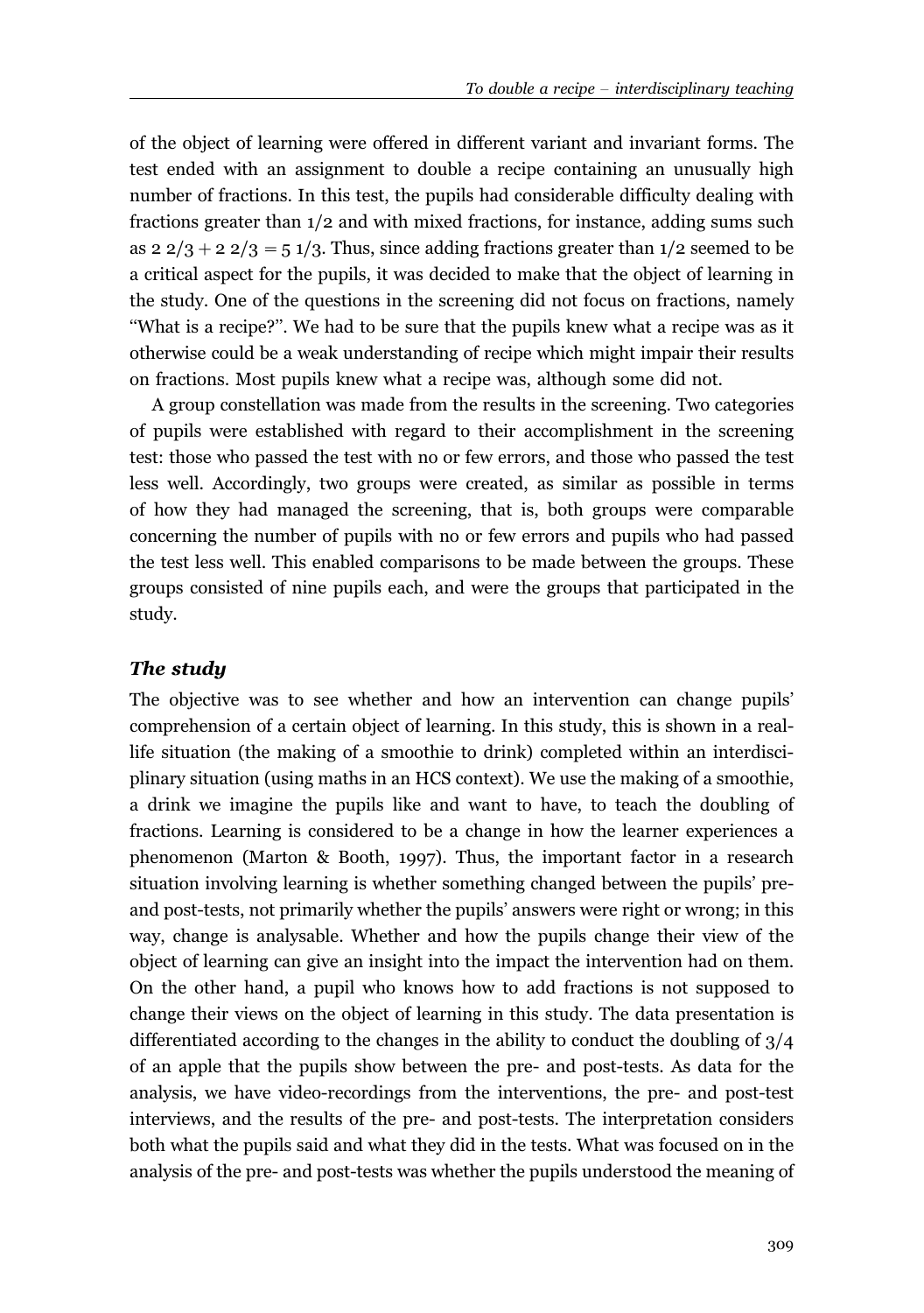quarters, that quarters are four parts of the same size and not just four parts, and whether they were able to double fractions greater than  $1/2$  after the intervention.

The pre- and post-tests were the same throughout the cycle. All tests were composed of one question: ''If a recipe says that you should take 3/4 of an apple and then double it, how much is it?''. In the tests, which were video-recorded, each pupil sat at a table with the interviewer. In front of them were a knife, a cutting board, and a bowl with apples of a similar size. The pupil could use as many apples as they wanted. The interviewer talked with the pupil while they completed the test, allowing us to analyse the level of understanding and use of the doubling of fractions. Each pupil was subjected to two tests where they were supposed to double 3/4 of an apple. This was done precisely before and after the intervention. Therefore, the difference between the results in the pre- and post-test must be a function of what was done in the intervention.

The two lessons (L1 and L2), or interventions, consisted of two parts, one theoretical and one practical. The lessons were similar in design; first, there was a theoretical description and definition of the concepts and aspects used, and then a practical setting where the pupils were to create a yoghurt-based drink called a smoothie. This was done with the intention to vary the critical aspects and to make them discernible for the pupils, and thus for them to be able to do it correctly while making the smoothie.

#### The first lesson

During the first lesson, the teacher talked about fractions and held the fraction 3/4 invariant. She said that  $4/4$  was the same as a whole, and explained that  $3/4+3/4$ are the same as  $6/4$ , or 1  $1/2$ , and that it is only the numerator that changes when doubling fractions. Then she poured a pre-measured quantity of 6/4 cups of water into a decilitre-unit container. She did this over a bowl to catch the surplus water. Then she measured the water in the bowl, and the pupils could see that it was  $1/2$ a cup. She then repeated this with sugar. After this, the pupils were given a smoothie recipe for one serving and were instructed to make enough for two servings; consequently, they had to double all the ingredients in the recipe before they started making the smoothies. They had to rely on paper and pencil, or mental mathematics, that is, it was a situation comparable to a mathematical test.

#### Result and discussion of the first lesson

In the pre-test before the first lesson, four (4 of 9) pupils showed an understanding of dividing an apple into quarters; in the post-test three more pupils (7 of 9) divided the apple correctly. Stimulated by the results of the first post-test, the researchers and teachers discussed that the pupils did not have an opportunity to discern and experience that quarters should consist of four parts of exactly the same size, and not just four parts. It had been mentioned during the lesson, but it could have been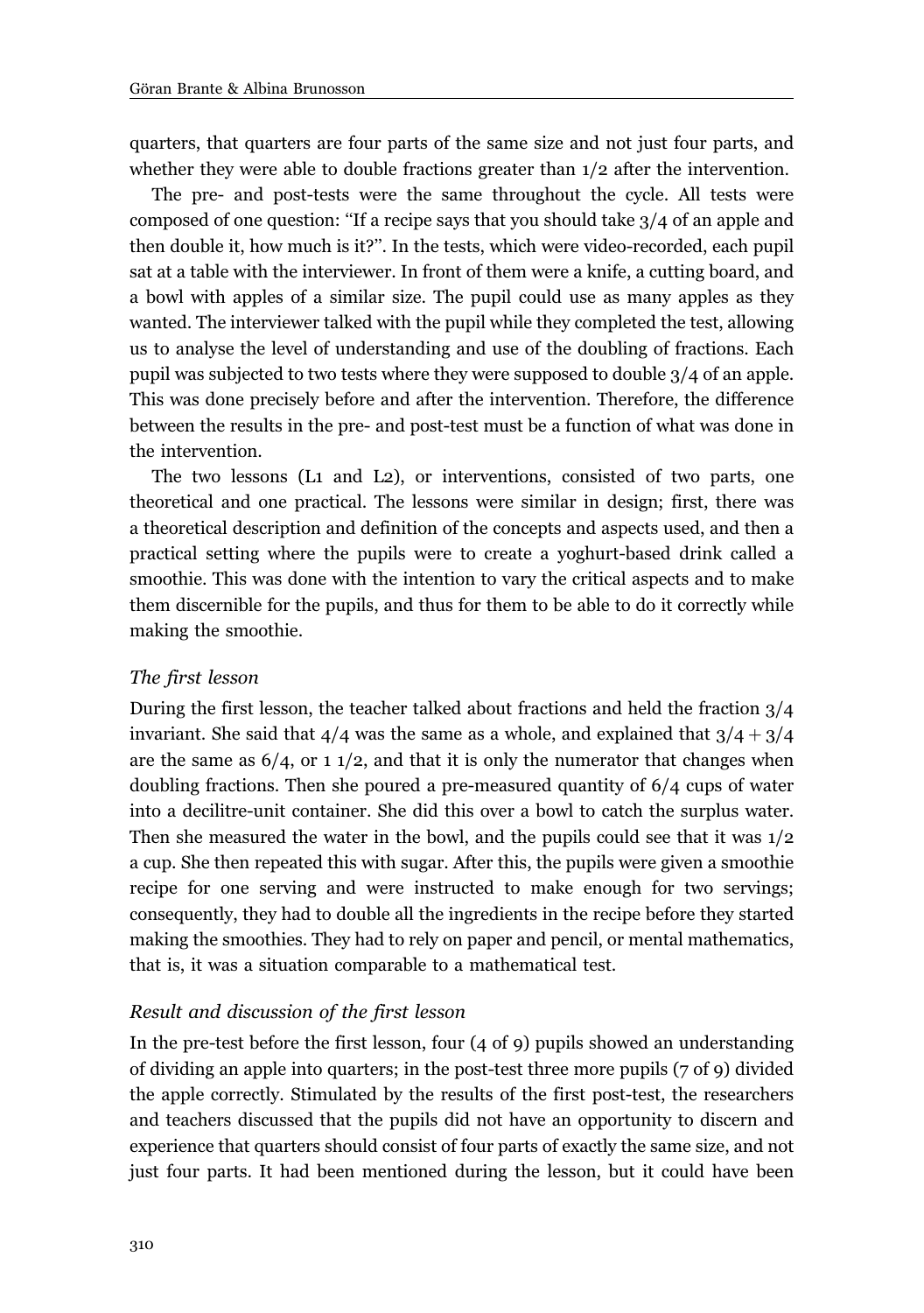emphasised more explicitly. Another point that was not clearly made was that the difference should be apparent between dividing a decilitre of liquid substance and dividing a solid object such as a fruit. Finally, it was not necessarily clear for the pupils why 3/4 was in focus.

## The second lesson

L2 was conducted by the same teacher who did L1, but with a somewhat different discussion in the theoretical part of the lesson, built on the analysis after the first lesson. The teacher started by stressing why 3/4 was in focus, saying it was because it is an amount commonly found in recipes. If you do not understand 3/4, what you cook might not taste the way you expect it to. Therefore, the pupils were going to use 3/4 when making smoothies during the lesson. Then the teacher asked an open question about how something is when it is in quarters. One pupil suggested that she should draw a rectangle and divide it into four parts. The teacher did this and stressed that the parts should be exactly the same size. Then she talked about doubling a fraction and emphasised that it is the numerator that changes when fractions are doubled. After that, an example with 6/4 cups of sugar was offered, but this time it was followed by the dividing of a potato. When the teacher cut the potato she stressed how complicated it is to create quarters of the same size from such a unit, but that the pieces should at least be roughly the same size. Then it was time for the pupils to double the recipes and prepare their smoothies.

#### Result and discussion of the second lesson

In the pre-test of the second lesson, six pupils (6 of 9) understood how to divide an apple into quarters; in the post-test, all of the pupils, even those with a poorer understanding of fractions, divided it correctly, which did not happen in the posttest of L1. This result is in line with what we predicted, and we presume that the changes and focus on certain aspects in L2 in comparison to L1 is the cause of this. For instance, the dividing up of the potato during the lesson could be one cause of this change; it led to a deeper understanding of the importance of size. The pupils understood the need to try to have the same size even if it is hard to accomplish. In the second intervention, 3/4 was also connected more consistently to the reality of the situation, namely, to home-economics textbooks, recipes in general, and to the pupils' smoothie recipe, which thereby becomes a second explicit changed focus between the two interventions. This conduct during the intervention suggests that it became vital for the pupils to comprehend the adding of fractions to produce welltasting smoothies. It could be seen as a reason for a deeper understanding of parts and wholes, but also for the learning of doubling 3/4. Further, in line with the reasoning of Courey et al., (2012), we imagine that the home and consumer kitchen context "allowed" the pupils to find the lesson challenging and even "fun".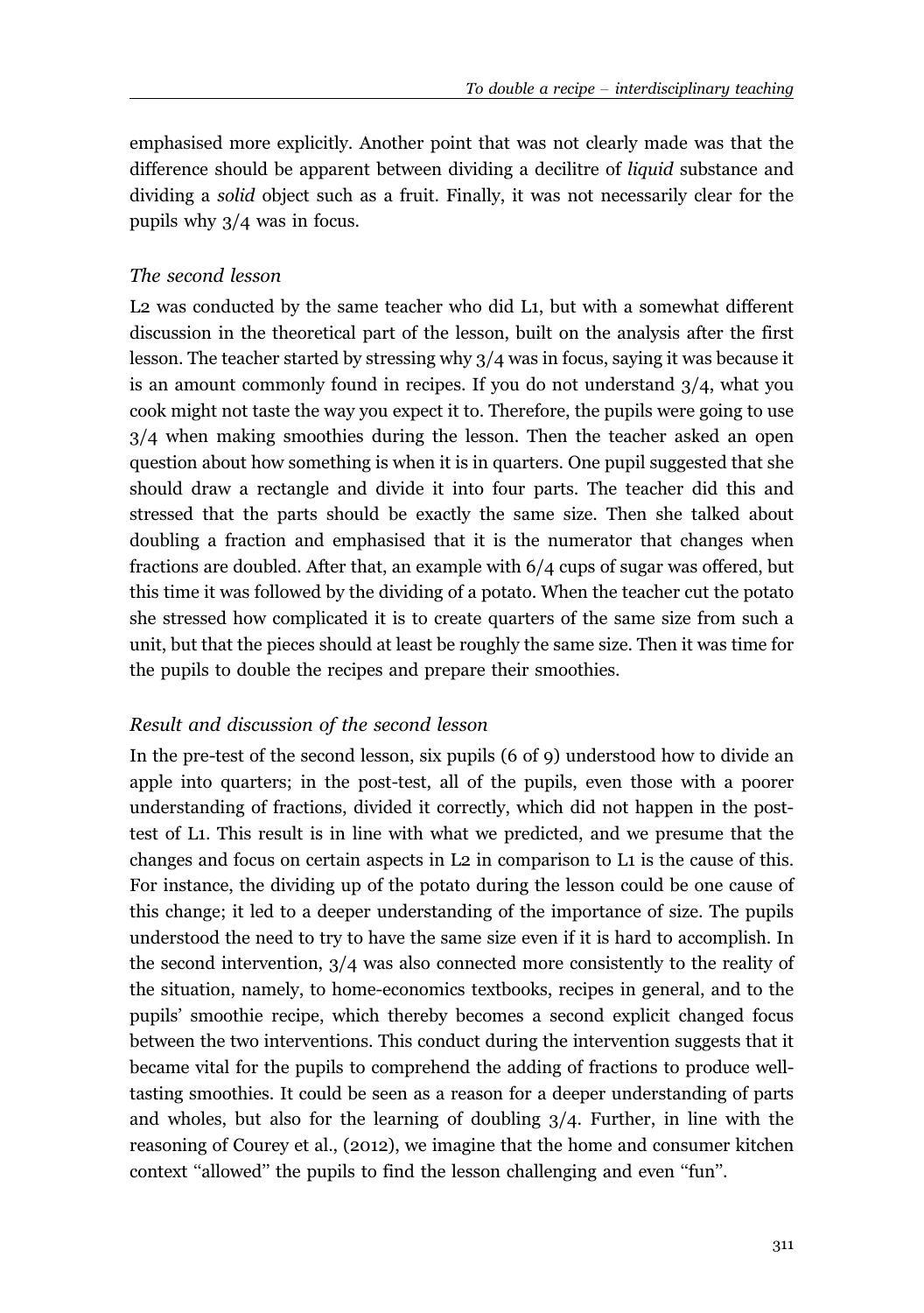## The mathematical test

A mathematics test entailing the addition of fractions was constructed in cooperation with a mathematics teacher. The pupils took this test in a mathematics lesson so that the context would be mathematical. The mathematical test was carried out three days after intervention two. The aim was to find out if the pupils could add fractions greater than 1/2 in a mathematical context, that is, if the pupils had gained a theoretical understanding of adding fractions. We found that some of them had since half of the pupils could answer questions about the doubling of fractions greater than 1/2 without any problem, and only a few had difficulties. There is no striking difference between the low achievers in the respective groups. From a general point of view, the pupils who could calculate in practice also could do so in theory.

## **Discussion**

As three pupils in both groups changed how they experienced the object of learning in the learning study, and since no pupil showed a decline in understanding or reduced accomplishment in the post-test compared to the pre-test, we argue that the intervention was successful. The intended object of learning was the doubling of fractions greater than ½ within HCS. During the interventions and the pre- and post-tests, we had a focus on the fraction  $3/4$  as this was the fraction the pupils had problems with in the screening test. The analysis shows that the enacted object of learning, namely, what the object is and how the lesson was carried through, was not completely in agreement with the intended object of learning, at least not in the first lesson.

Fractions were not focused on in this study; instead, fractions functioned as an example of an object of learning within a study where we studied pupils using HCS to learn a mathematical concept. The pupils accomplished the required calculations in the interdisciplinary context with an acceptable result, but did not accomplish it as well in the mathematical context. We compared the two different settings and, as the mathematical context comes after the interdisciplinary one, it is possible to believe that it would function in a more satisfactory way. In both settings, the actual calculation is done with pen and paper, but it seems that when the calculation is done within a process (the making of a smoothie) the result is more fulfilling.

We found three phenomena linked in some way to the understanding of fractions, which may be seen as somewhat general conclusions when planning lessons. First, an object of learning can be presented in more than one way, both in connection to the singular aspects of the object of learning, and to what the object of learning is as a whole, in accordance with variation theory. In our example, it seems as if pupils who are offered a more visible representation of the critical aspects of an object of learning tend to understand it more readily. For the pupils in our example to really be able to understand the difference between quarters and four parts, we should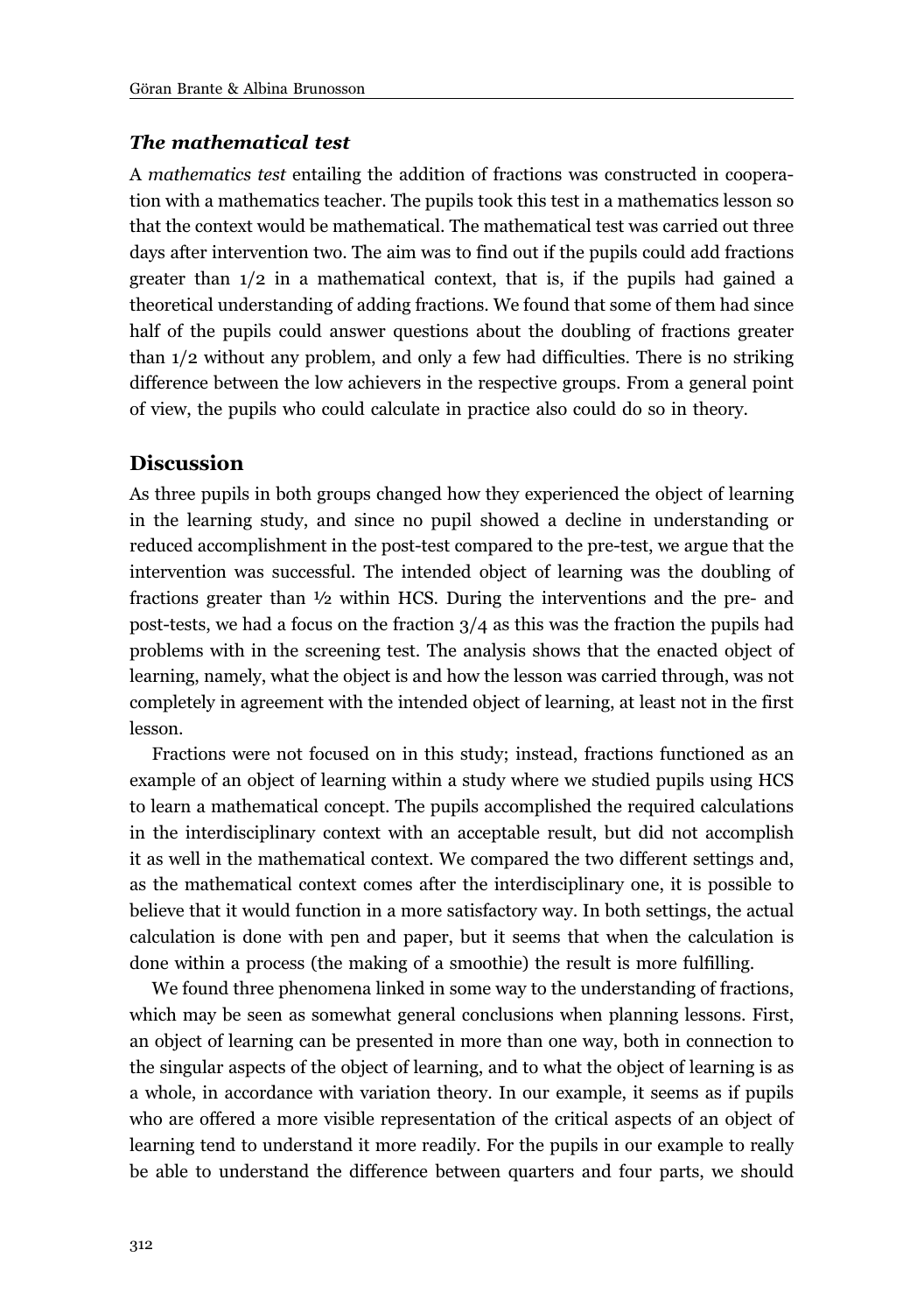have offered them a greater number of examples of 3/4 because pupils may well have difficulty discerning the difference between 3/4 of a quantity of milk, 3/4 of an apple, and  $3/4$  of a number of peas. That is, pupils should be presented with examples of different wholes and variations of wholes so that they experience carrying the concept of 3/4 over to different types of substances (Runesson and Mok 2004). It is necessary to vary the representations (of  $3/4$ ), even if the core of the object of learning (a fraction) is held invariant. Second, a phenomenon linked to learning in this study, and which was perceived as a problem, was that we had anticipated that the pupils would know the concept of doubling. This is connected to the aspect of wholes and parts, a well-known problem among pupils (Kullberg 2010), and it gives us the information that teachers must know that what they offer is known and understandable by the learner. Third, a possible phenomenon, and maybe a critical aspect when it comes to understanding fractions, is to let the pupils understand that it is not necessary to divide something to be able to double it. This is more closely connected to fractions; however, it gives the information that it is easy that pre-conceived ways and ideas can be problematic with regard to how things should be done and communicated in education. All three of these phenomena can be coupled to fractions.

Many students dislike mathematics which implies that they become unmotivated and negative regarding situations with a mathematical content. By offering them knowledge of fractions in an HCS context where the task is to learn how to produce a smoothie, we assume their resistance may decrease. The interdisciplinary situation made students more receptive to the mathematical teaching they encountered because they realised that they would otherwise end up with a less tasty smoothie. In this way, it is possible to argue for interdisciplinary teaching as a tool for making pupils more interested to learn. Second, interdisciplinary teaching also has the possibility to give a scenario a more realistic context since what is learned seems like things from real life, or you can even use real-life problems.

That something happened between the pre- and post-tests is clear because more pupils completed the post-test successfully. We may suggest that the pupils took the knowledge they had about the fraction  $3/4$  in mathematics and applied it in HCS. Or conversely, what the pupils learned in HCS may have helped them complete the mathematics exam. We call this 'the smoothie effect', that is, the influence of doing mathematics in a home and consumer setting, along with the importance of the pupils' task in the intervention being a genuine problem. This means that certain contexts might be better for learning as they include in a natural way concepts, phenomena and other lessons that are important for young people to learn.

Another result of this learning study, discovered during discussions with the participating teacher, is that she became conscious about the need to be aware of what the children are offered to learn as this affects what is learned. Further, that it is possible to present a certain object of learning in more ways than one, and that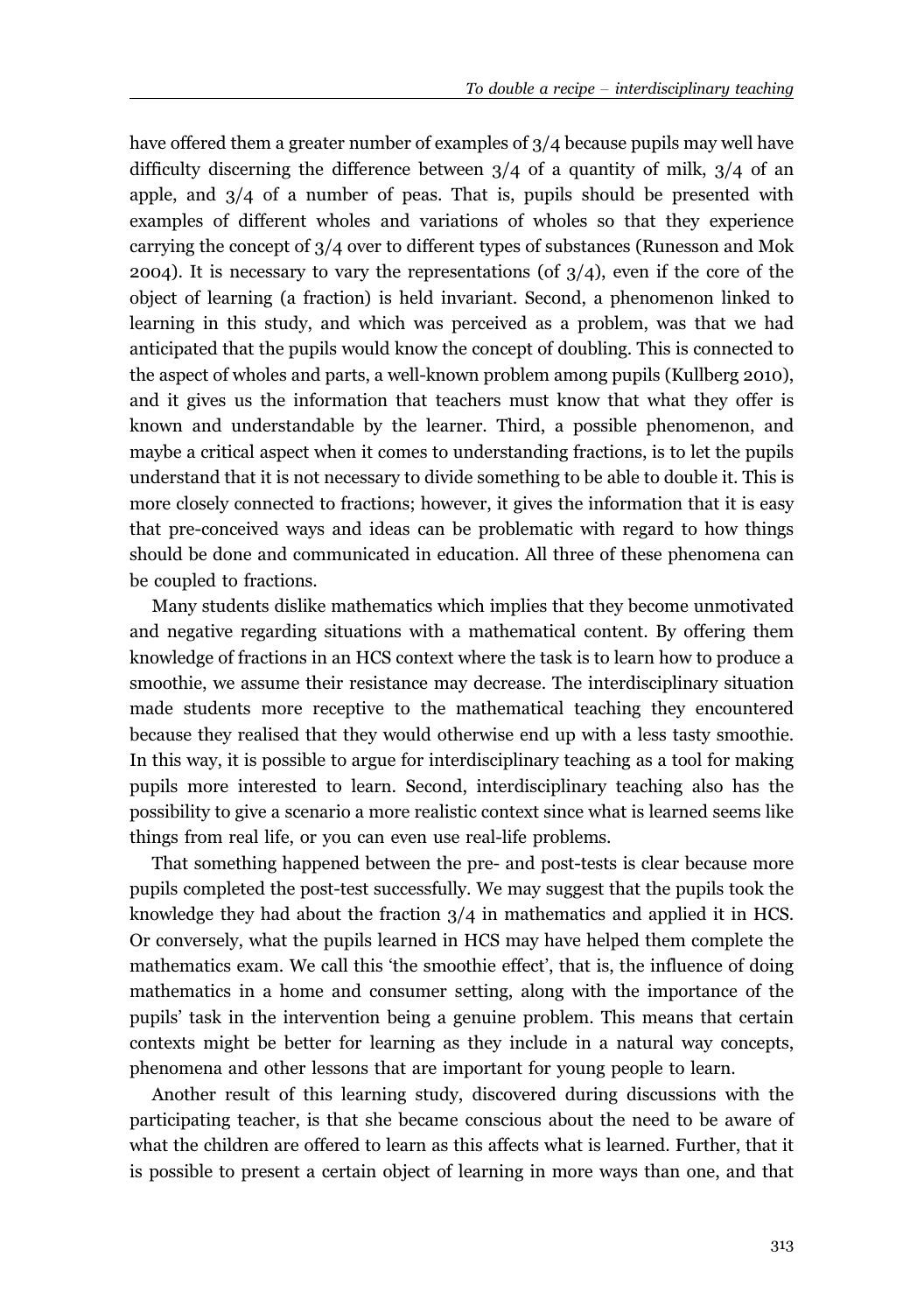reflections and planning on such actions can enhance not only pupils' learning, but also teachers' teaching (Li, Chen and Klum 2009).

We argue that schoolwork would be different if school activities were more strongly based on pupils' interests and their everyday problems and experiences. Today, we hear about pupils' diminishing interest in school subjects such as physics and mathematics (Osborne and Dillon 2008). We contend that interdisciplinary teaching and HCS encompass teaching and learning that can be used in a number of other school subjects in a similar way as interdisciplinary teaching, and allow information and data to be presented to pupils in what for them are more interesting ways.

## Acknowledgements

The authors want to thank associate professor Mona Holmqvist, Gothenburg University and Angelica Kullberg PhD for their constructive comments on an early draft of this paper. We are also grateful to PhD student Eva Wennås Brante who assisted us in planning and filming the project.

Göran Brante is a PhD and senior lecturer at the University of Gothenburg, Sweden. His main research interests is teacher professionalism and teacher education.

Albina Brunosson is a teacher in Home and Consumer Studies and a PhD student in Food, Nutrition and Dietetic, at the National Graduate School in Home and Consumer Studies. Albinas research interest focuses on cooking practices and the use of recipes in Home and Consumer Studies at the school for students with mild intellectual disabilities.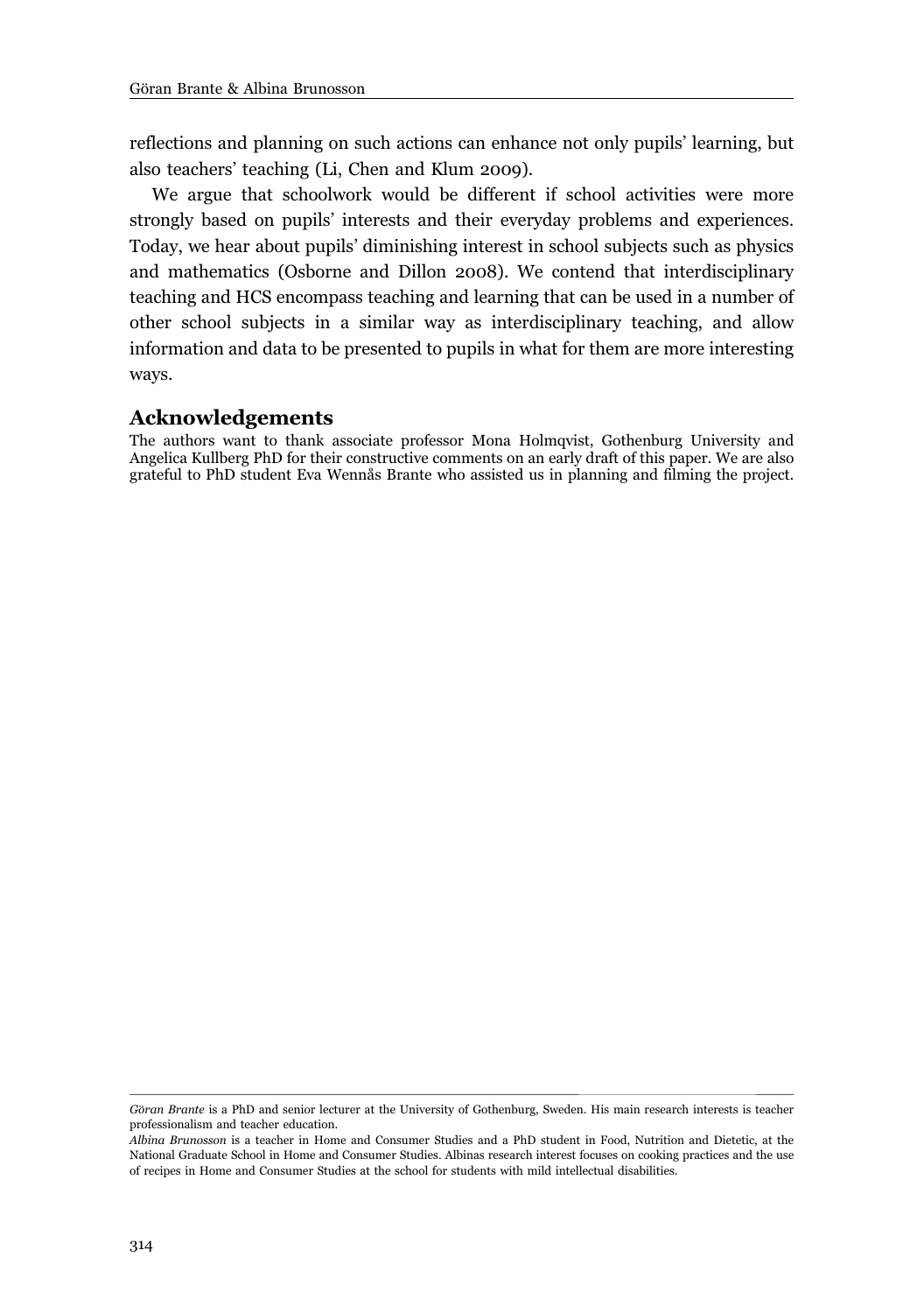## References

- Algotson, S. & Eriksson, G. (2003). Hem- och konsumentkunskap för dig [HCS for you; in Swedish]. Stockholm: Natur och kultur.
- Campbell, C. & Henning, M.B. (2010). Planning, teaching, and assessing elementary education interdisciplinary curriculum. International Journal of Teaching and Learning in Higher Education, 22, 179-186.
- Courey, S.J., Balogh, E., Siker, J.R. & Paik, J. (2012). Academic music: music instruction to engage third-grade students in learning basic fraction concepts. Educational Studies in Mathematics, 81, 251-278.
- Dewey, J. (1998). My pedagogic creed. In Dewey on Education: Selections. New York: Teachers College Press.
- Dewey, J. (1997). Experience and education. New York: Touchstone.
- Elliott, J. (2009). Lesson and learning study: a globalizing form of teacher research. Keynote speech at the Annual Conference of the British Educational Research Association: University of Manchester.
- Hedelin, A., Olofsson, M., Sjöholm, E. & Arvidsson, K. (2009). Hem- och konsumentkunskap [HCS; in Swedish]. Malmö: Interskol förlag AB.
- Hirdman, Yvonne. (1983). *Magfrågan: mat som mål och mede: Stockholm 1870–1920* [The question about stomach: food as objectives and means: Stockholm 1870-1920, in Swedish]. Stockholm: Rabén Sjögren.
- Hjälmeskog, Karin. (2000). "Democracy begins at home": utbildning om och för hemmet som medborgarfostran [Democracy begins at home: education about and for the home as civic education, in Swedish]. Uppsala: Acta Universitatis Upsaliensis.
- Holmqvist, M., Brante, G. & Tullgren, C. (2012). Learning study in pre-school. Teachers' awareness of children's learning and what they actually learn. International Journal for Lesson and Learning Studies, 1, 153-167.
- Holmqvist, M., Gustavsson, L. & Wernberg, A. (2008). Variation theory. An organizing principle to guide design research in education. In Handbook of design research methods in education: innovations in science, technology, engineering, and mathematics learning and teaching, A.E. Kelly, J.Y. Baek and R.A. Lesh (eds.). New York: Routledge.
- Holmqvist, M., Tullgren, C. & Brante, G. (2012). Variation theory: A tool to achieve pre-school curricula learning goals in mathematics. Curriculum Perspectives, 32, 1-10.
- Kilborn, W. (1999). Didaktisk ämnesteori i matematik. Del 2. Rationella och irrationella tal [Didactic subject theory in mathematics. Part 2. Rational and irrational numbers; in Swedish]. Malmö, Sweden: Liber.
- Kullberg, A. (2010). What is taught and what is learned. Professional insights gained and shared by teachers of mathematics. Göteborg: Acta universitatis Gothoburgensis.
- Kullberg, A. and Runesson, U. (accepted for publication). Learning about the numerator and denominator in teacher-designed lessons. Mathematics Education Research Journal.
- Lamon, S.J. (1999). Teaching fractions and ratios for understanding: Essential content knowledge and instructional strategies for teachers. Mahwah, NJ: Lawrence Erlbaum Associates.
- Lattuca, L.R., Voigt, L.J. & Fath, K.Q. (2004). Does interdisciplinarity promote learning? Theoretical support and researchable questions. The Review of Higher Education, 28, 23–48.
- Li, Y., Chen, X. & An, S. (2009). Conceptualizing and organizing content for teaching and learning in selected Chinese, Japanese and US mathematics textbooks: the case of fraction division. ZDM Mathematics Education, 41, 809-826.
- Li, Y., Chen, X. & Kulm, G. (2009). Mathematics teachers' practices and thinking in lesson plan development: a case of teaching fraction division. ZDM Mathematics Education, 41, 717-731.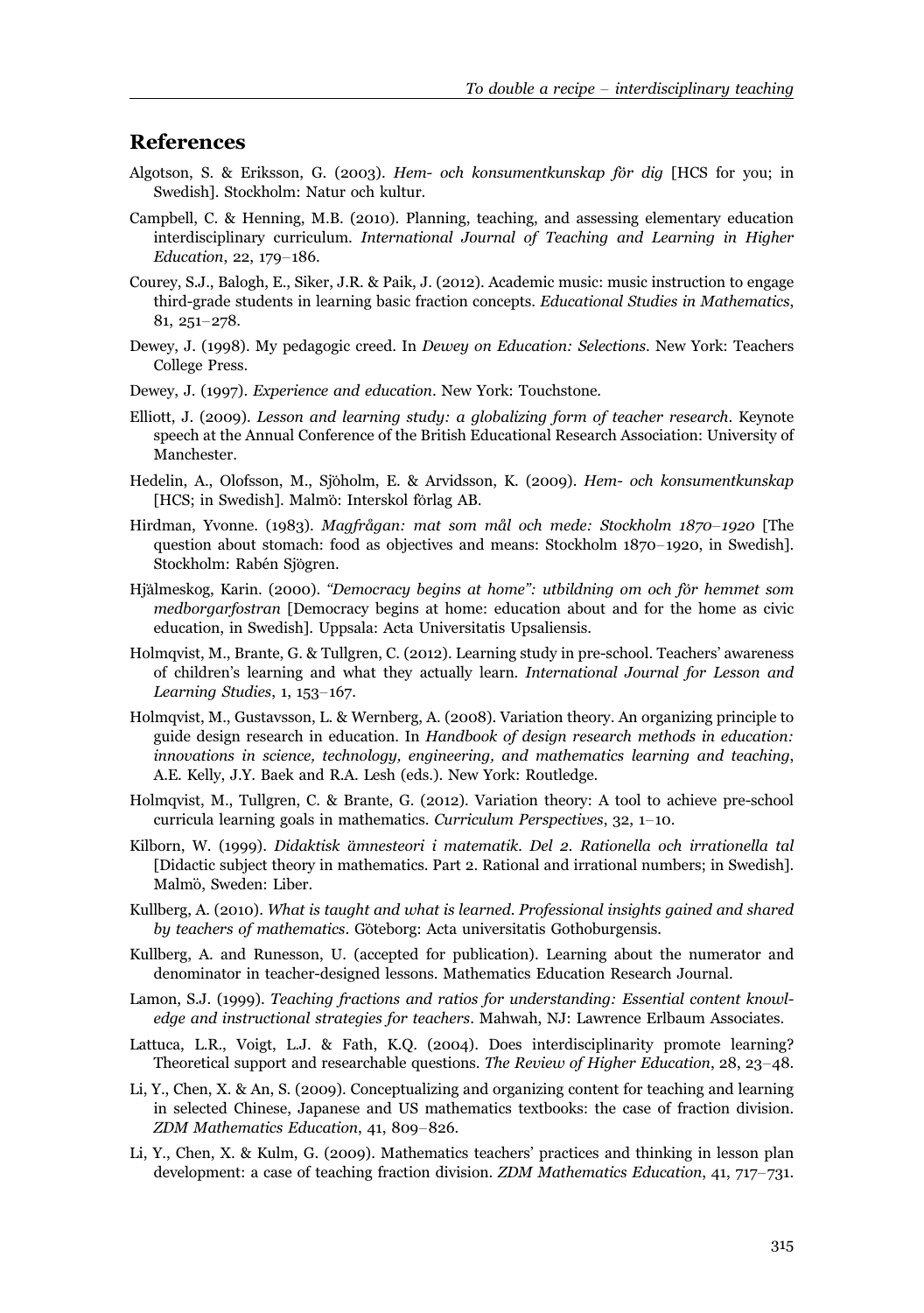- Lo, M.L. & Marton, F. (2012). Towards a science of the art of teaching. Using variation theory as a guiding principle of pedagogical design. International Journal for Lesson and Learning Studies, 1, 7-22.
- Löwing, M. (2006). Matematikundervisningens dilemman. Hur lärare kan hantera lärandets komplexitet [The dilemmas of mathematical teaching. How teachers can handle the complexity of learning; in Swedish]. Lund, Sweden: Studentlitteratur.
- Löwing, M. & Kilborn, W. (2002). Baskunskaper i matematik för skola, hem och samhälle [Basic knowledge in mathematics for school, home and society; in Swedish]. Lund, Sweden: Studentlitteratur.
- Marton, F. & Booth, S. (1997). Learning and awareness. Mahwah, NJ: Lawrence Erlbaum.
- Marton, F. (2006). Sameness and difference in transfer. The Journal of the Learning Sciences, 15, 499-535.
- Maxwell, J. (2002). Understanding and validity in qualitative research. In The qualitative researcher's companion, A.M. Huberman and B.M. Miles (eds.). Thousand Oaks, CA: Sage Publications.
- National Agency of Education. (2003). Nationella utväderingen av grundskolan 2003: Hem- och konsumentkunskap [National evaluation of school 2003: HCS, in Swedish]. Stockholm: Fritzes.
- National Agency of Education. (2011). Curriculum for the compulsory school, preschool class and the leisure-time centre. Stockholm: National Agency of Education.
- Noffke, S.E. (2009). Revisiting the professional, personal, and political dimensions of action research. In The SAGE Handbook of Educational Action Research, S.E. Noffke and B. Somekh (eds.). London: Sage.
- Osborne, J. & Dillon, J. (2008). Science education in Europe: critical reflections: a report to the Nuffield Foundation. London: The Nuffield Foundation.
- Rooks, D. & Winkler, C. (2012). Learning interdisciplinarity: service learning and the promise of interdisciplinary teaching. Teaching Sociology, 40, 2-20.
- Runesson, U. (1999). Variationens pedagogik: skilda sätt att behandla ett matematiskt innehåll [The pedagogy of variation. Different ways of handling a mathematical topic, in Swedish]. Göteborg: Acta Universitatis Gothoburgensis.
- Runesson, U. & Mok, I.A.C. (2004). Discernment and the question, ''What can be learned?''. In Classroom Discourse and the Space of Learning, F. Marton and A.B.M. Tsui (eds.). Mahwah, NJ: Lawrence Erlbaum.
- Short, F. (2003). Domestic cooking practices and cooking skills: findings from an English study. Food Service Technology, 3, 177-185.
- Spelt, E.J.H., Biemans, H.J.A., Tobi, H., Luning, P.A. & Mulder, M. (2009). Teaching and learning in interdisciplinary higher education: a systematic review. Educational Psychological Review, 21, 365-378.
- Streetland, L. (1991). Fractions in realistic mathematics education. A paradigm of developmental research. Dordrecht: Kluwer Academic Publishers.
- Yang, M. (2009). Making interdisciplinary subjects relevant to students: an interdisciplinary approach. Teaching in Higher Education, 14, 597-606.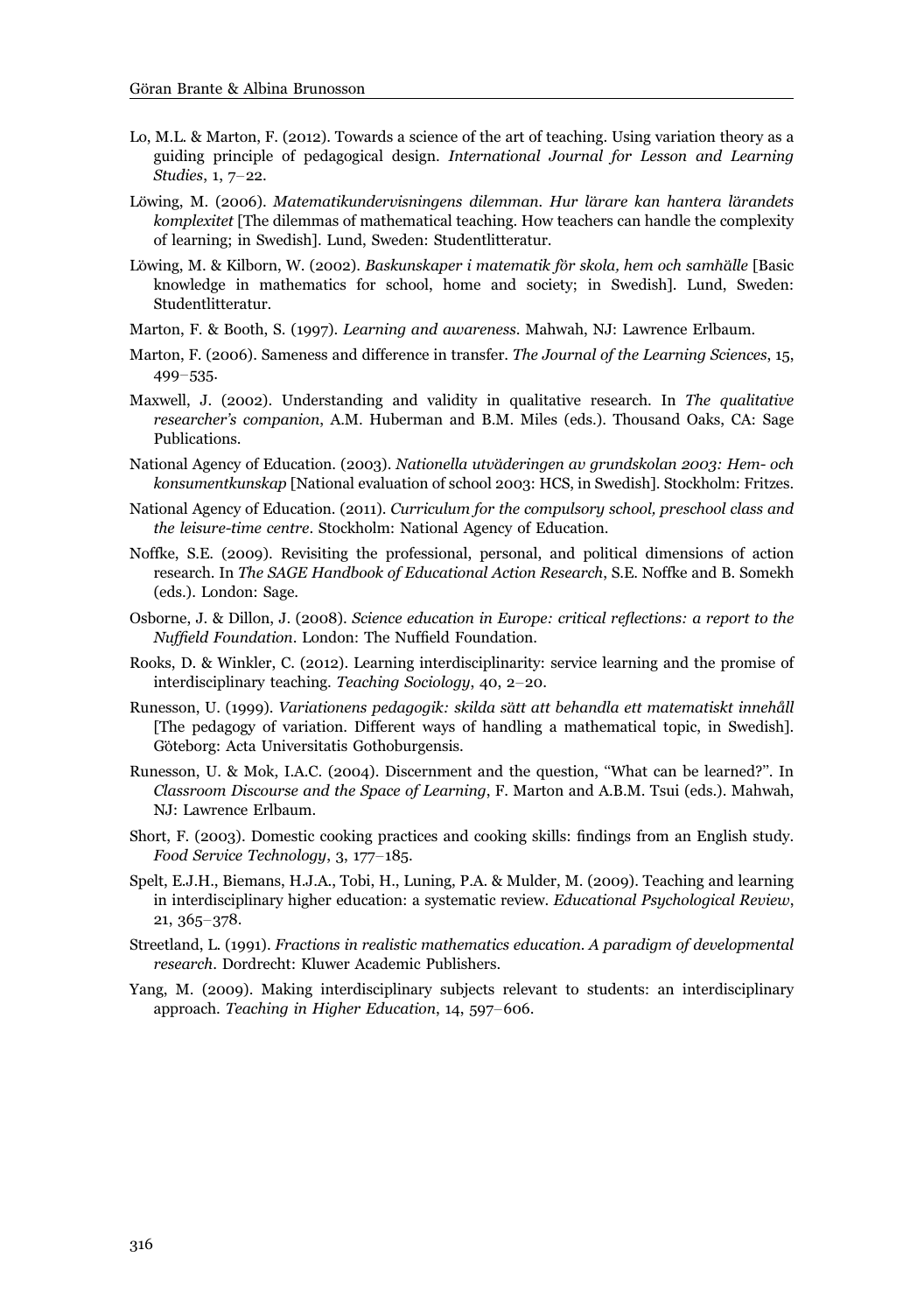# Appendix

#### Instructions for Interviewer (video-taped interviews)

- 1. We will explain to the students that we have a recipe in which to take  $3/4$  of an apple, but the recipe should be doubled. Then we ask them: Can you show me how much it will be?
- 2. We tell the students they can use a knife, cutting boards and as many apples as they want. In front of them is a knife, a cutting board and a bowl with lots of apples that are roughly the same size.
- 3. While the students carry out the task we ask questions to find out what they think about what they are doing.

#### PRE-TEST

I: If it says in a recipe that you should use  $3/4$  apple, and you have to double the recipe, can you show me how you do that? You can use these apples.

Student: (cuts an apple into four quarters, putting away three and says) There are 3/4.

I: And then you should double the recipe. How much do you need?

Student: (silence).

I: Do you know what double means?

Student: Yes.

I: You have to show how much it is. Twice the amount of  $3/4$ , how much will it be?

Student: (cuts one more apple into quarters).

I: What are your thoughts? (Hur tänker du?)

Student: (silence. cuts another apple, first in half so that it becomes a half, then one-half into two, saying) Ready!

I: Hmmm, how did you think? Which parts do you mean are, so to say, the answer? Is it everyone or is it these here or here?

Student: It's everyone.

I: Okay.

#### POST-TEST

I: If you see in a recipe that you should have  $3/4$  of an apple, and then you should double it ...

Student: (cuts an apple into four quarters, picking off one of the pieces. Cuts another apple in the same way, picking off one piece and puts 6 parts in a pile). Done.

I: Is it those pieces?

Student: Yes, it is six of them.

#### The Swedish version

- 1. Vi ska förklara för eleven att vi har ett recept där man ska ta  $3/4$  äpple, men att receptet ska dubbleras. Kan du visa mig hur mycket det blir?
- 2. Vi säger till dem att de får använda kniv, skärbräda och hur många äpplen de vill.
- 3. Under tiden eleven bearbetar uppgiften ställer vi frågor för att utröna hur de tänker kring vad de utför?